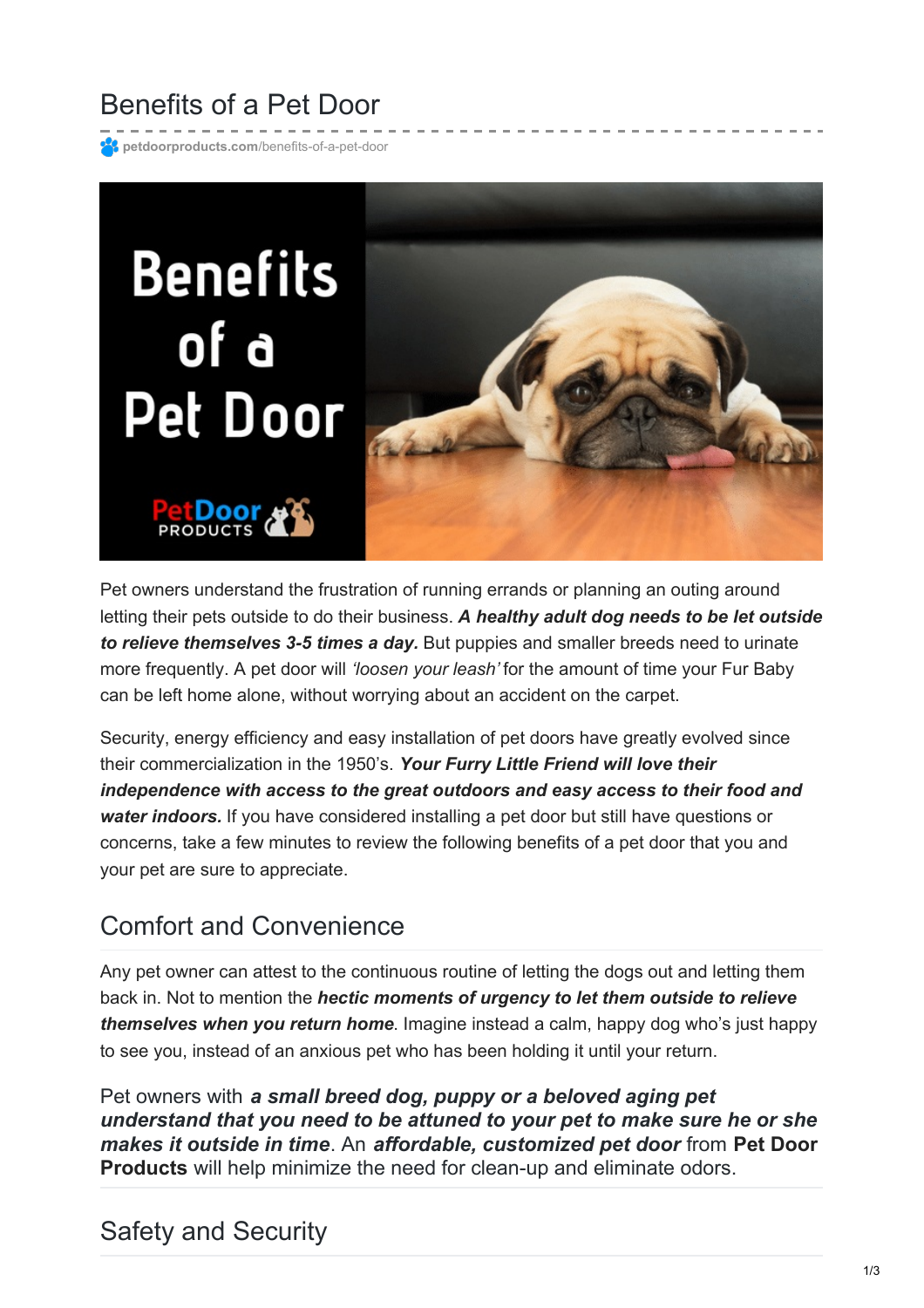For pet owners who leave their pets outside while they go to work, the frigid temperatures of winter and the dangerous heat of summer can pose injury or even death. *A magnetic dog door will save your pet from extreme weather and actually save energy consumption because the entire door is not being opened and closed, affecting the temperature inside your home.* Instead, your pet will let themselves out and back in with minimal outdoor exposure.

*Safety concerns are address with a secure interior locking system and optional pet door cover that makes the opening more secure than a window.* A common concern for many pet owners is the thought of other animals, insects or wildlife coming into your home from the pet door. Rest assured that this is rarely an issue because small animals and insects are not strong enough to push open the door.

Larger animals that are not trained to enter the door will not even try to push against anything that is clearly sealed to the frame and floor with no gaps around the edges. The patio pet door from **Pet Door [Products](https://petdoorproducts.com/product/sliding-glass-dog-door/)** is *manufactured with strong magnets along the free edges, high weather stripping, and sturdy stainless steel strikes*. As a precaution, keep food and water bowls away from your pet door to avoid tempting hungry animals that may follow their nose inside.

## Physical Exercise and Mental Stimulation

*Physical exercise from running and playing outdoors not only helps your pet stay healthy and trim it will also provide vital mental stimulation.* The physical and mental activity from the smells, sounds, and sights of the great outdoors are essential for a happy, healthy pup.

Many pet owners, who leave their dog at home during the day, have found that*dogs with behavioral problems related to boredom can be easily curbed by providing safe and secure access to outdoors throughout the day*. Healthy stimulation will improve Fido's mood, keep him fit and active and eliminate boredom that often leads to unhealthy destructive behavior.

## Easy Installation

Pet door installation for **Pet Door [Products](https://petdoorproducts.com/)** sliding glass door pet door insert is easy and will not require any demolition. In fact, our affordable and durable pet door is *perfect for apartments, rentals and even retirement [communities](https://petdoorproducts.com/professional-pet-door-installer-in-utah/)*. **Our experienced and caring Pet Door Pros** *can install your new pet door in as little as 30 minutes*. As a pet owner, you will appreciate the convenience of your new pet door and your four-legged friend will be thrilled to safely enjoy the great outdoors and still have access to the comfort of indoors at their leisure.

#### Energy Efficient Pet Doors from Pet Door Products

*Pet Door [Products](https://petdoorproducts.com/shop/) offers energy efficient pet doors to help control the temperature of your home.* Our innovative sliding glass door insert is easy to install and provides the following benefits: